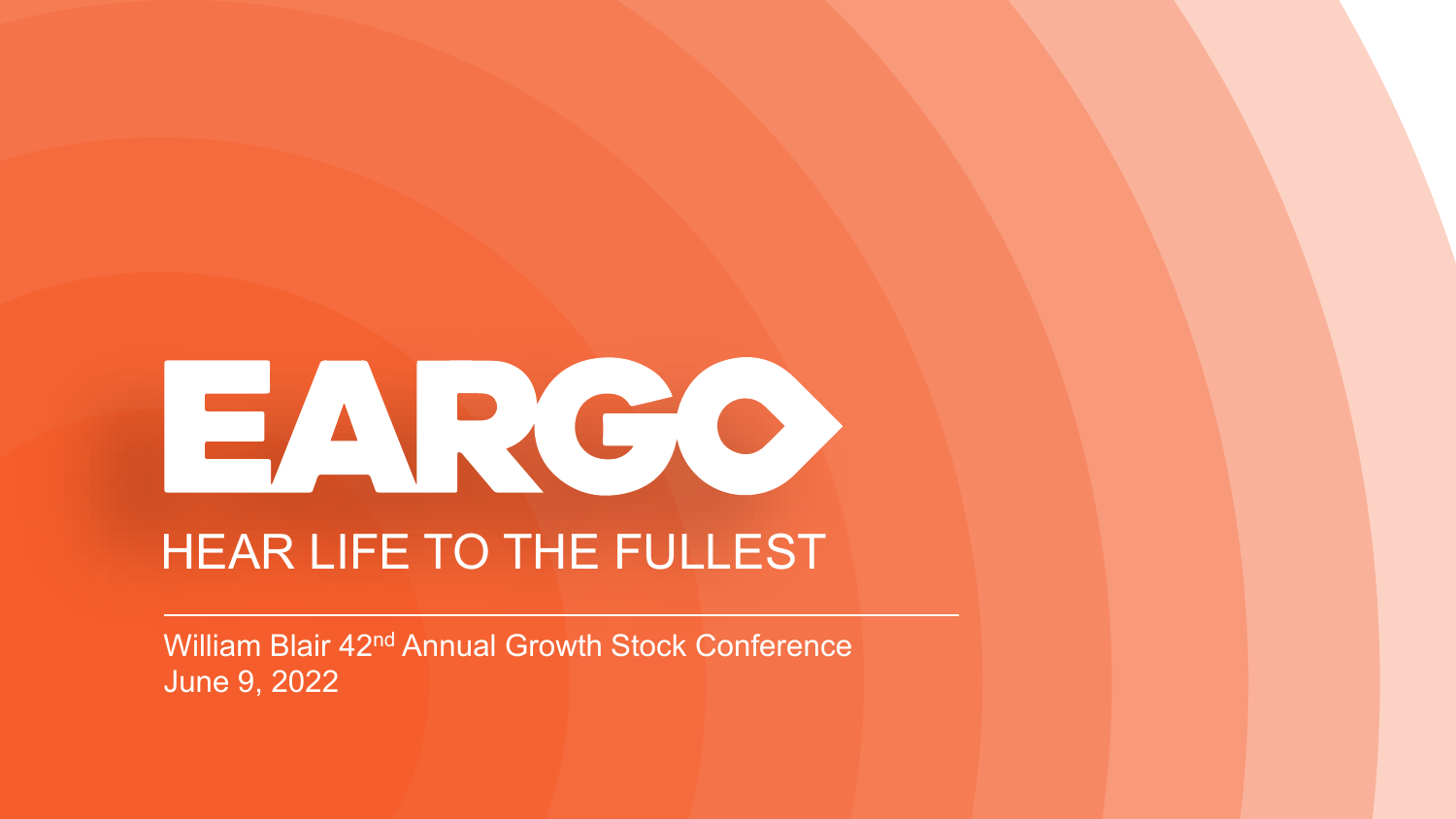### **Forward-Looking Statements**

This presentation contains forward-looking statements within the meaning of Section 27A of the Securities Act of 1933, as amended, and Section 21E of the Securities Exchange Act of 1934, as amended. All statements other than statements of historical fact contained in this presentation are forward-looking statements, including statements regarding the Company's addressable market and market opportunity, potential for growth, future plans, initiatives, projections and expectations, including with respect to insurance, retail or other opportunities as well as the pending over-the-counter hearing aid regulatory framework and any future Eargo products. Forward-looking statements are not guarantees of future performance and are subject to risks, uncertainties and assumptions that could cause actual results and events to differ materially from those anticipated, including, but not limited to, risks, uncertainties and assumptions related to: the extent to which the Company may be able to validate and establish processes to support the submission of claims for reimbursement from the Federal Employee Health Benefits (FEHB) program in the future, if at all, and the Company's ability to obtain, maintain or increase insurance coverage of its hearing aids; the timing or results of ongoing claims audits and medical records reviews by third-party payors; the extent of losses from hearing aids delivered to customers from September 21, 2021 until December 8, 2021; the Company's ability to regain compliance with Nasdaq Listing Rules within the required time period, if at all; the Company's ability to raise capital on acceptable terms, if at all; the impact of the DOJ investigation, thirdparty payor audits and the regulatory landscape for hearing aid devices on the Company's business and results of operations; the Company's expectations concerning additional orders by existing customers; the Company's expectations regarding the potential market size and size of the potential consumer populations for the Company's products and any future products; the Company's ability to release new hearing aids and the anticipated features of any such hearing aids; developments and projections relating to its competitors and the industry, including competing products; the Company's ability to maintain its competitive technological advantages against new entrants in the industry; the pricing of the Company's hearing aids; the Company's expectations regarding the ability to make certain claims related to the performance of the Company's hearing aids relative to competitive products; and the Company's estimates regarding the COVID-19 pandemic, including but not limited to, its duration and its impact on the Company's business and results of operations. These and other risks are described in greater detail under the section titled "Risk Factors" contained in the Company's Annual Report on Form 10-K, Quarterly Reports on Form 10-Q and other filings with the U.S. Securities and Exchange Commission. Any forward-looking statements in this presentation are made pursuant to the Private Securities Litigation Reform Act of 1995, as amended, are based on current expectations, forecasts and assumptions, and speak only as of the date of this presentation.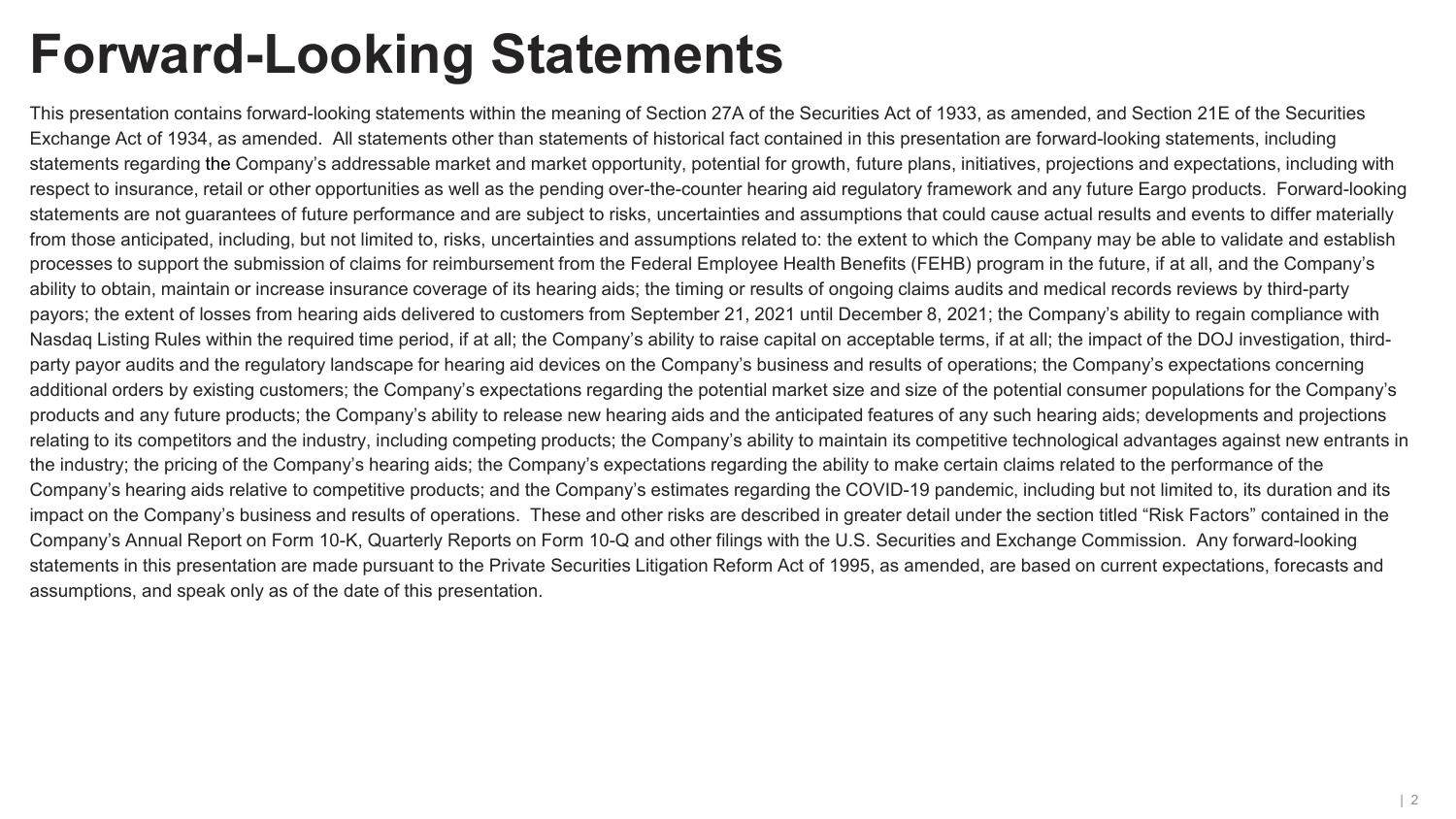### **Corporate Overview**

| <b>Estimated &gt;\$30 Billion</b><br><b>TAM with Significant</b><br><b>Unmet Need</b>    | We estimate that more than 45M U.S. adults have hearing loss <sup>1,2</sup> , but only $\sim$ 25% have used a<br>hearing aid $3$<br>▶ Low penetration due to stigma, discomfort, high cost, and inconvenient, cumbersome<br>experience / lack of access and awareness<br>▶ We believe OTC regulation in 2022 will simplify omni-channel distribution |  |  |
|------------------------------------------------------------------------------------------|------------------------------------------------------------------------------------------------------------------------------------------------------------------------------------------------------------------------------------------------------------------------------------------------------------------------------------------------------|--|--|
| <b>Revolutionary Product</b>                                                             | ▶ Virtually invisible, comfortable all-day wear, rechargeable, high-quality audio<br>Sound Match, Sound Adjust, performance in noise<br>Mobile app<br>$\blacktriangleright$<br>Lower cost to consumer                                                                                                                                                |  |  |
| <b>Pioneering Business</b><br><b>Model</b>                                               | Sophisticated demand generation across media channels<br>Empowering DTC experience: learn, shop, telecare support from home<br>Omnichannel expertise across cash-pay <sup>4</sup> , insurance <sup>5</sup>                                                                                                                                           |  |  |
| <b>Significant Track</b><br><b>Record of Success</b>                                     | $\triangleright$ >110,000 cumulative gross systems shipped<br>$\triangleright$ Estimated 2/3 of Eargo customers are new to category – we believe we have expanded the<br>market<br>Aided brand awareness of 27%, up from 3% three years ago                                                                                                          |  |  |
| <b>Clear Milestones Aim to</b><br><b>Drive Growth and</b><br><b>Increase Penetration</b> | $\blacktriangleright$ Further optimize cash-pay demand generation<br>$\blacktriangleright$ Priority is to re-enter insurance market<br>$\blacktriangleright$ Launch and scale physical retail partnerships and assets                                                                                                                                |  |  |

1. Prevalence of Hearing Loss by Severity in the United States, Adele M. Goman, PhD, and Frank R. Lin, MD, PhD, 2016.

- 2. U.S. Census International Database.
- 3. National Institute on Deafness and Other Communication Disorders. Hearing Loss and Hearing Aid Use. <https://www.nidcd.nih.gov/news/multimedia/hearing-loss-and-hearing-aid-use>
- 4. The Company considers "cash-pay" to include upfront payment, credit card, third-party financing, and distributor payment.

5. Subject to ability to regain insurance coverage; Eargo is not currently accepting insurance benefits as a form of payment.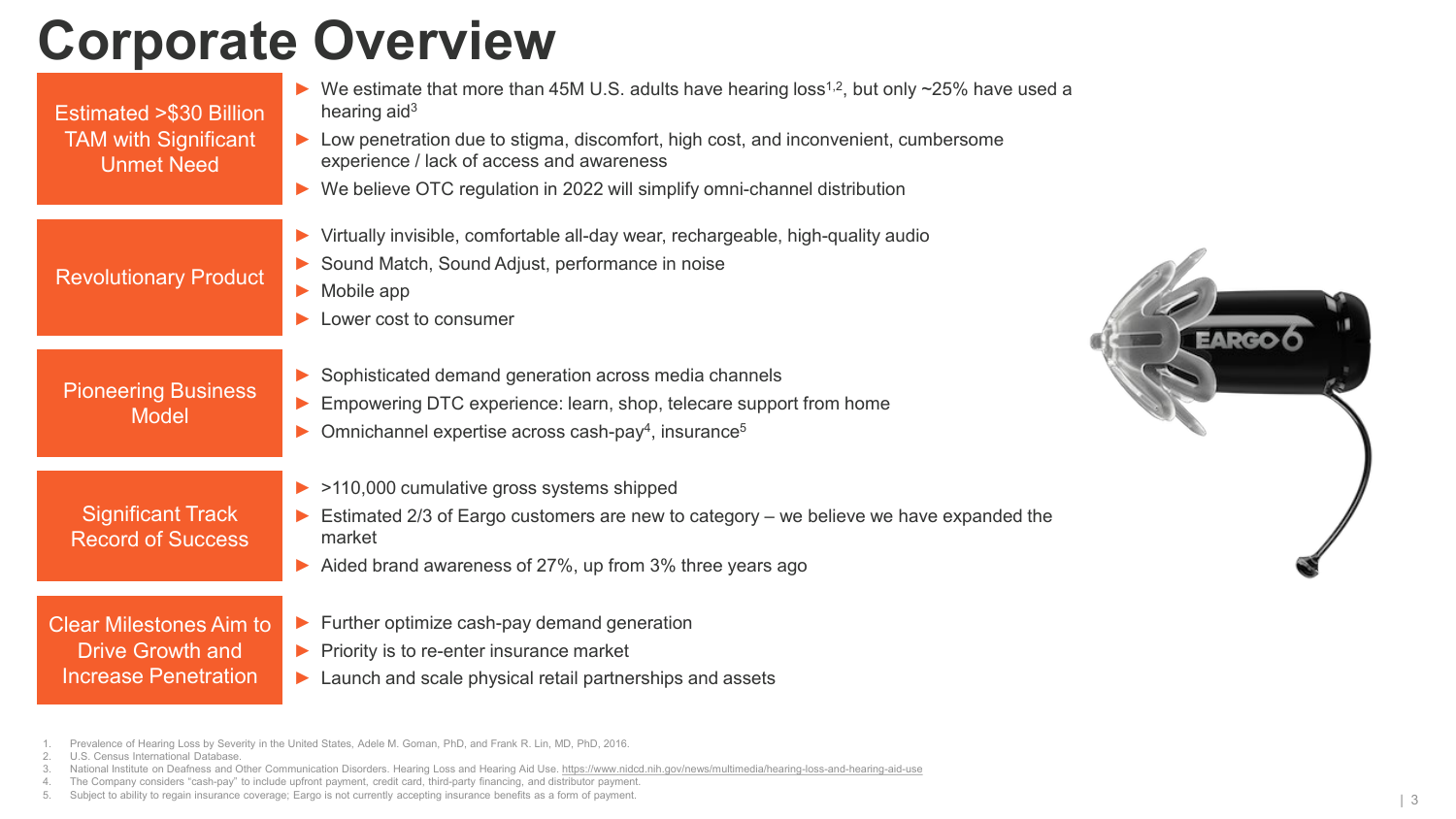### **Large, Underpenetrated Market**

# 

45M U.S. Adults with Hearing Loss



Annual U.S. Hearing Aid Sales in 20191

#### But only ~25% have ever used a hearing aid

### **Why?**

- $\checkmark$  Low Awareness
- $\checkmark$  Low Accessibility
- $\checkmark$  High Stigma
- $\checkmark$  High Cost
- $\checkmark$  Highly Inconvenient

Hearing Review; Hearing Industries Association. Includes estimated spend by consumers in private sales (including Costco) and purchases by the U.S. Department of Veterans Affairs, which then distributes devices at no cost to end-users.  $\vert$  4  $\vert$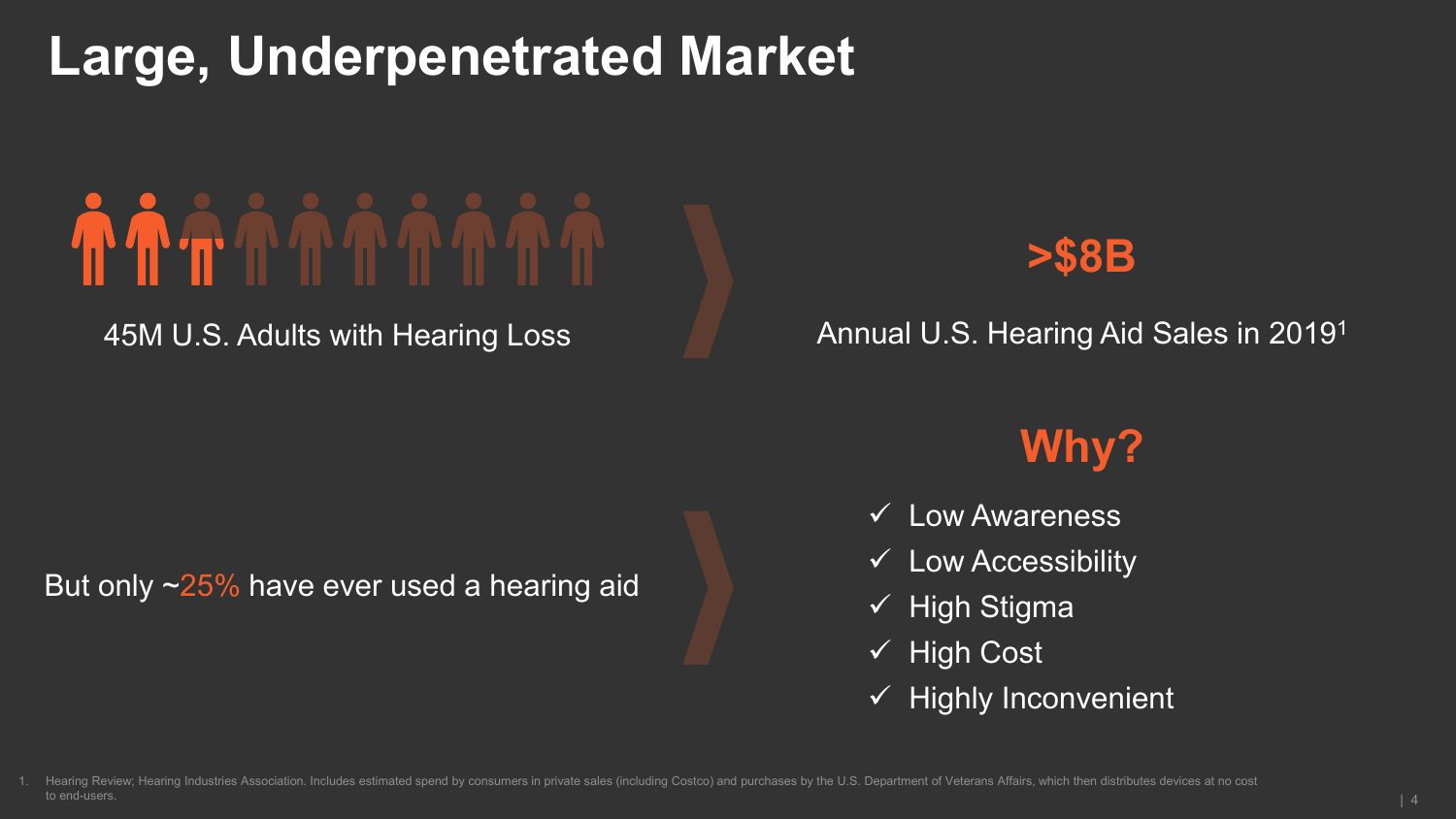### **Mild and Moderate Hearing Loss: Estimated 94% of U.S. Market**

**Hearing Loss Prevalence by Severity1**



#### **Eargo U.S. Addressable Market**



Lin, F. R., Niparko, J. K., & Ferrucci, L. (2011). Hearing Loss Prevalence in the United States. Archives of Internal Medicine, 171(20), 1851-1852.; Prevalence of Hearing Loss by Severity in the United States, Adele M. Goman, PhD, and Frank R. Lin, MD, PhD, 2016.

2. Prevalence of Hearing Loss by Severity in the United States, Adele M. Goman, PhD, and Frank R. Lin, MD, PhD, 2016.

U.S. Census Bureau, Current Population Survey, 2019 Annual Social and Economic Supplement.

4. ~15M consumers multiplied by Eargo average selling price as of December 31, 2021 of \$2,200.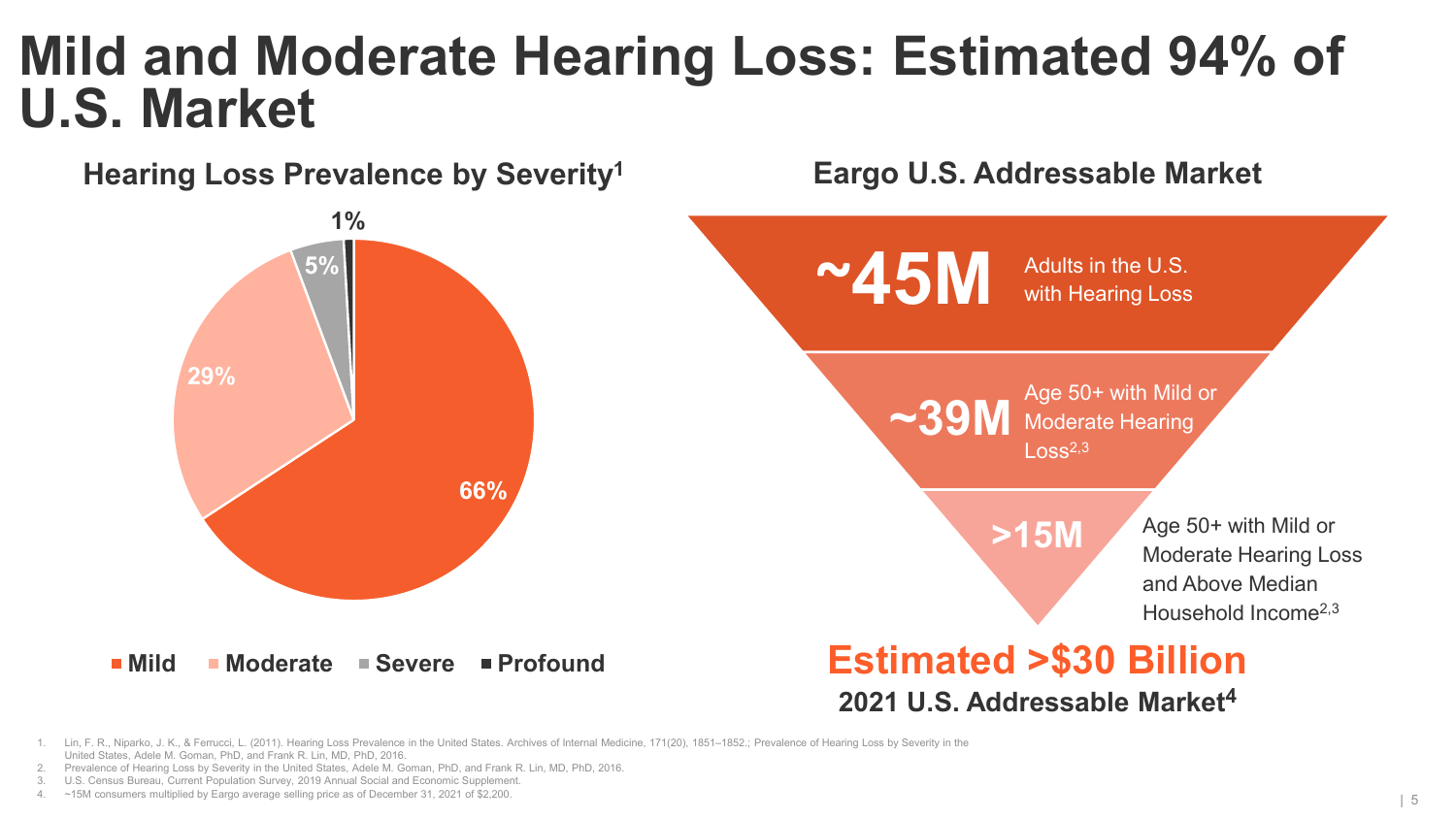### **Traditional Hearing Aids Have Significant Limitations**

|                                        | <b>Behind-the-Ear Hearing Aids</b>                |                 | <b>In-the-Ear Hearing Aids</b>                    |                 |
|----------------------------------------|---------------------------------------------------|-----------------|---------------------------------------------------|-----------------|
|                                        | <b>Behind-the-Ear</b>                             | <b>Mini BTE</b> | In-Ear                                            | <b>In-Canal</b> |
|                                        |                                                   |                 |                                                   |                 |
|                                        | <b>Approximately 87% market share<sup>1</sup></b> |                 | <b>Approximately 13% market share<sup>1</sup></b> |                 |
| <b>Applicability</b>                   | Fit the widest range of hearing loss              |                 | Mild to severe hearing loss                       |                 |
| <b>Visibility</b>                      | <b>Most visible</b>                               |                 | Less visible                                      |                 |
| <b>Comfort and</b><br><b>Occlusion</b> | Most comfortable and least occlusive              |                 | Very occlusive                                    |                 |
| <b>Rechargeability</b>                 | <b>Some</b>                                       |                 | <b>Some</b>                                       | <b>None</b>     |
| <b>Average cost</b>                    | \$4,600 <sup>2</sup>                              |                 |                                                   |                 |
| <b>Trial period</b>                    | Varies; average ~48 Days <sup>3</sup>             |                 |                                                   |                 |

1. The Hearing Review; Hearing Aid Sales Increase by 37% in 2021 (January 2022).

2. Represents estimated average retail costs per pair of hearing aids sold through traditional channels in the United States. Hearing aids with custom features that reduce device visibility or improve comfort can retail for significantly more than the industry average.

3. Industry data, Eargo estimates.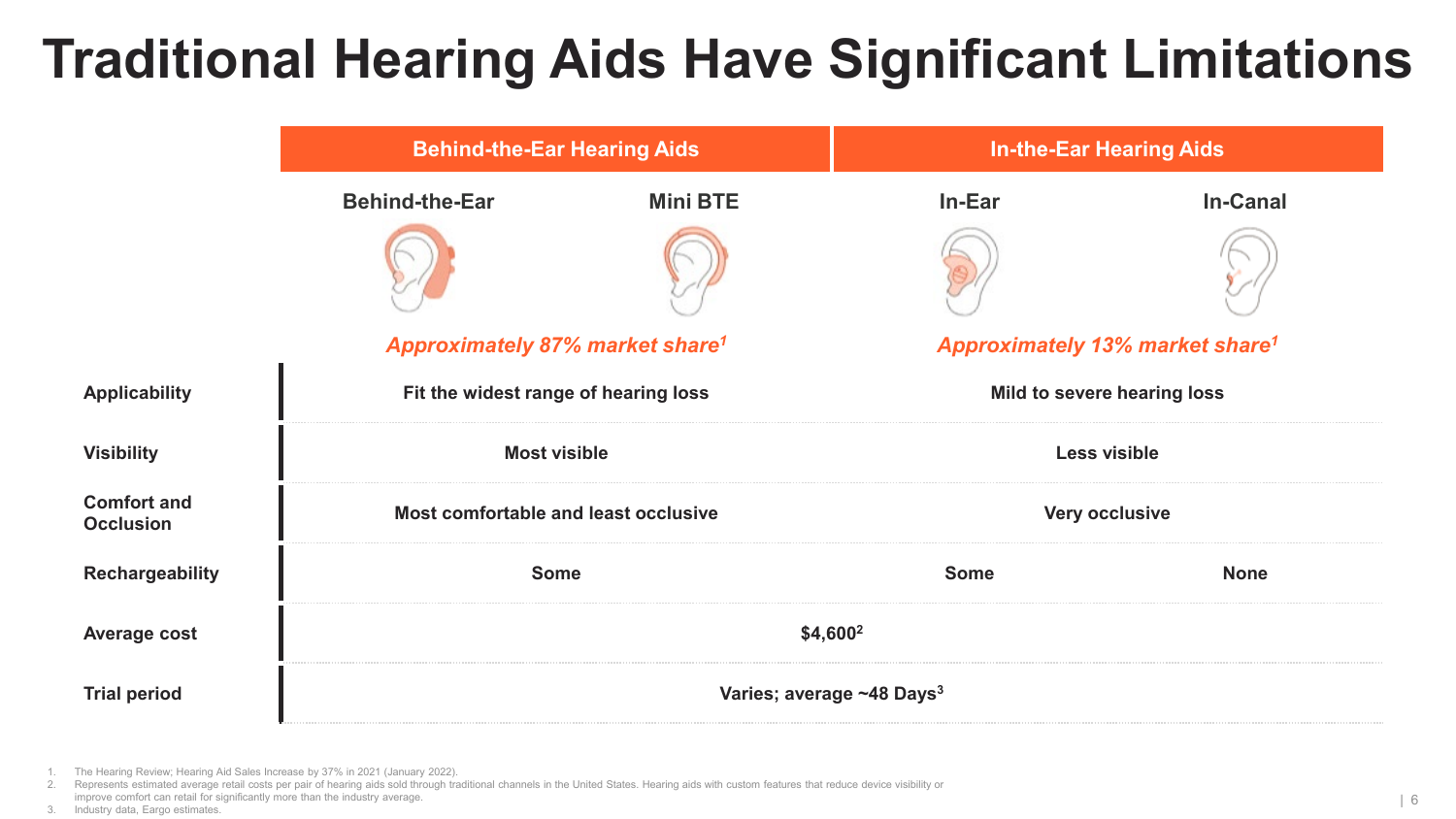### **Eargo Addresses Limitations of Traditional Hearing Aids**





\$4,600 Average Cost<sup>1,2</sup>

**DTC, Vertically Integrated**

**\$1,450 - \$2,9502**

1. Eargo Estimates of hearing aids sold through traditional channels in the United States.

2. Cost data is on a per-pair basis.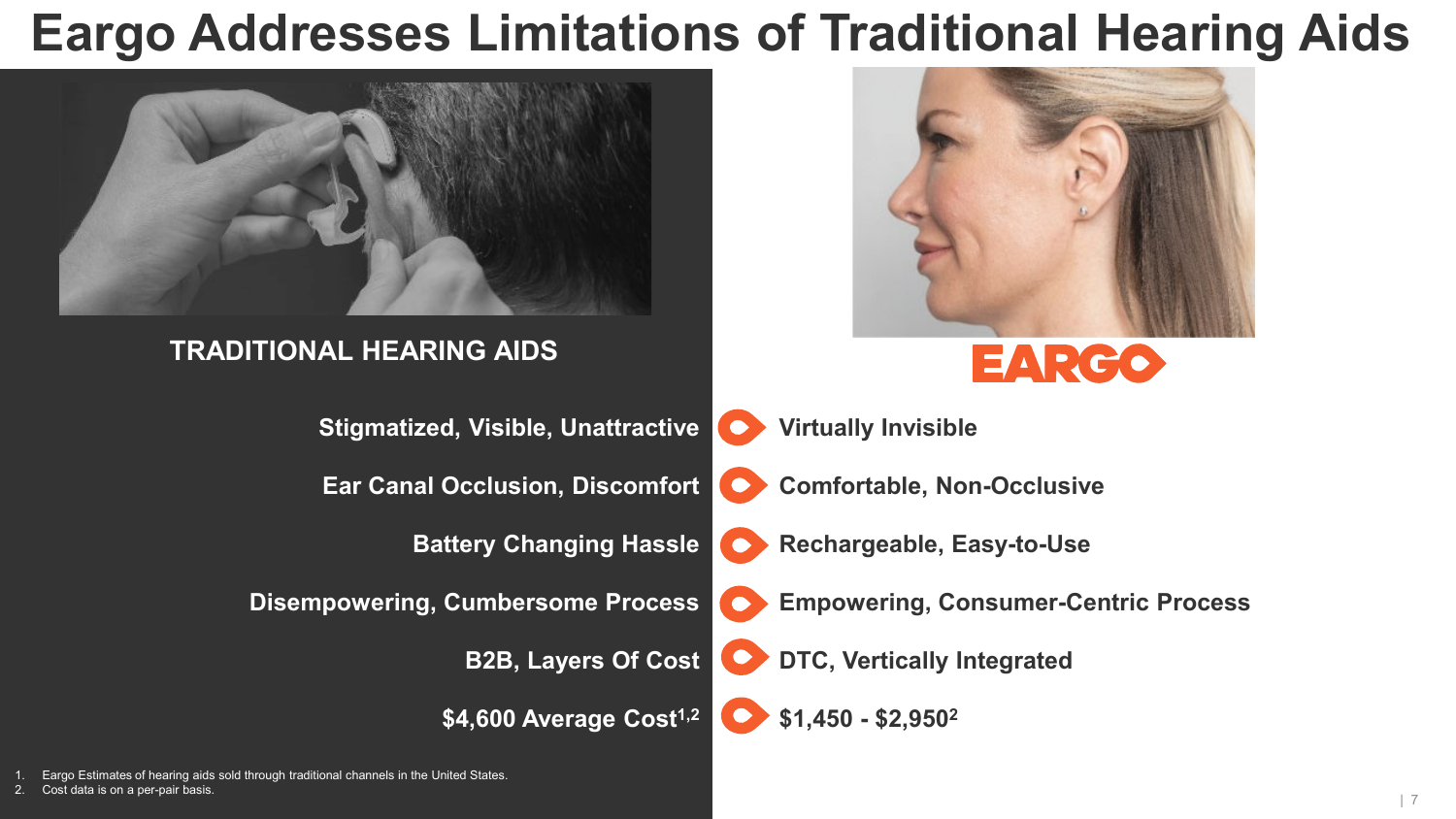# **Eargo Competitive Advantage**



Cost could be reduced with potential insurance coverage.

2. Based on product offerings and advertised prices for Lively and Audicus.

3. Cost could be reduced with potential insurance coverage, subject to Eargo's ability to regain coverage; Eargo is not currently accepting insurance benefits as a form of payment.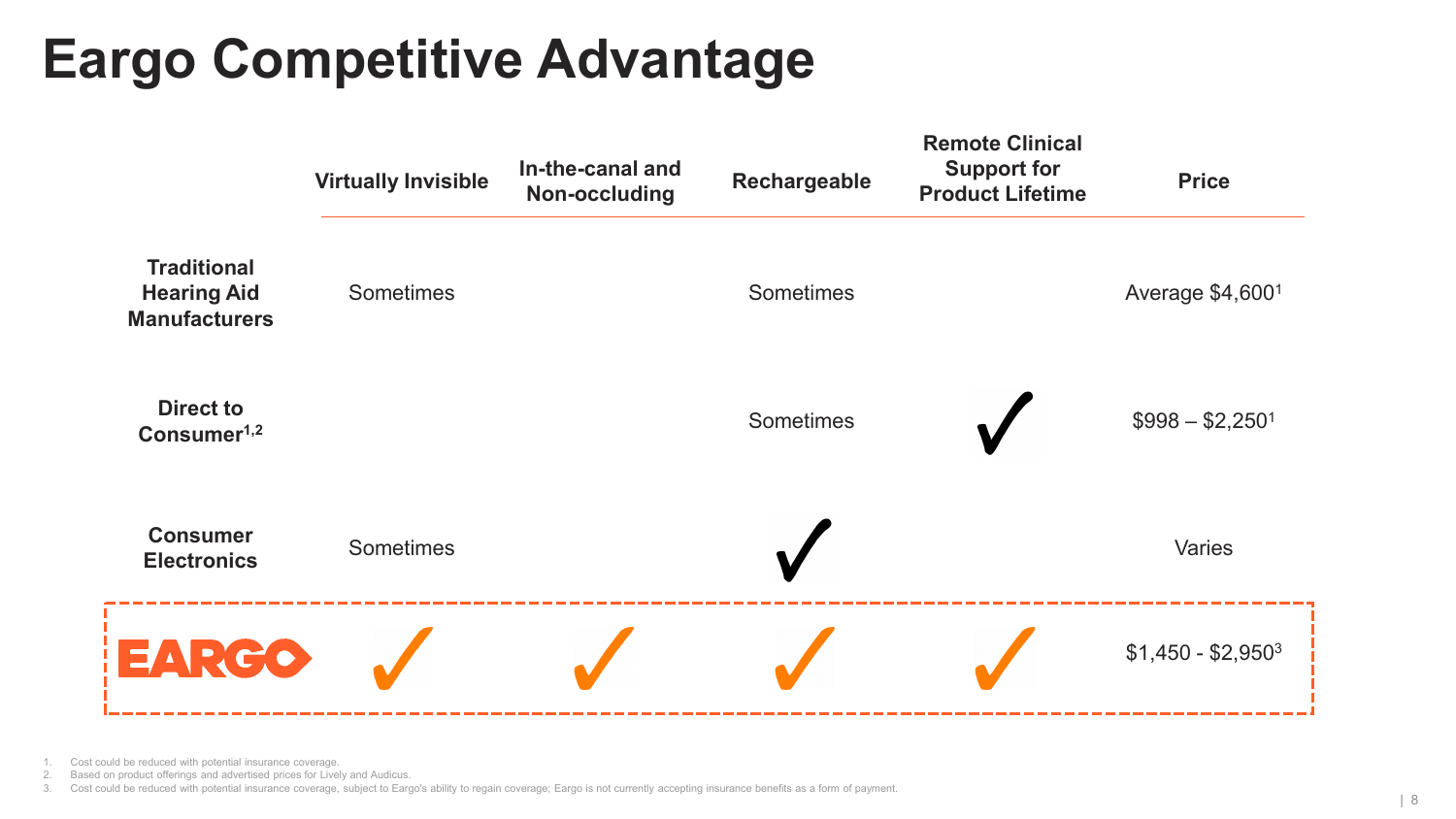### **High Cadence of Purposeful Innovation**



### *Improving Performance, Fit and Comfort*

<sup>1</sup> Product sales no longer active.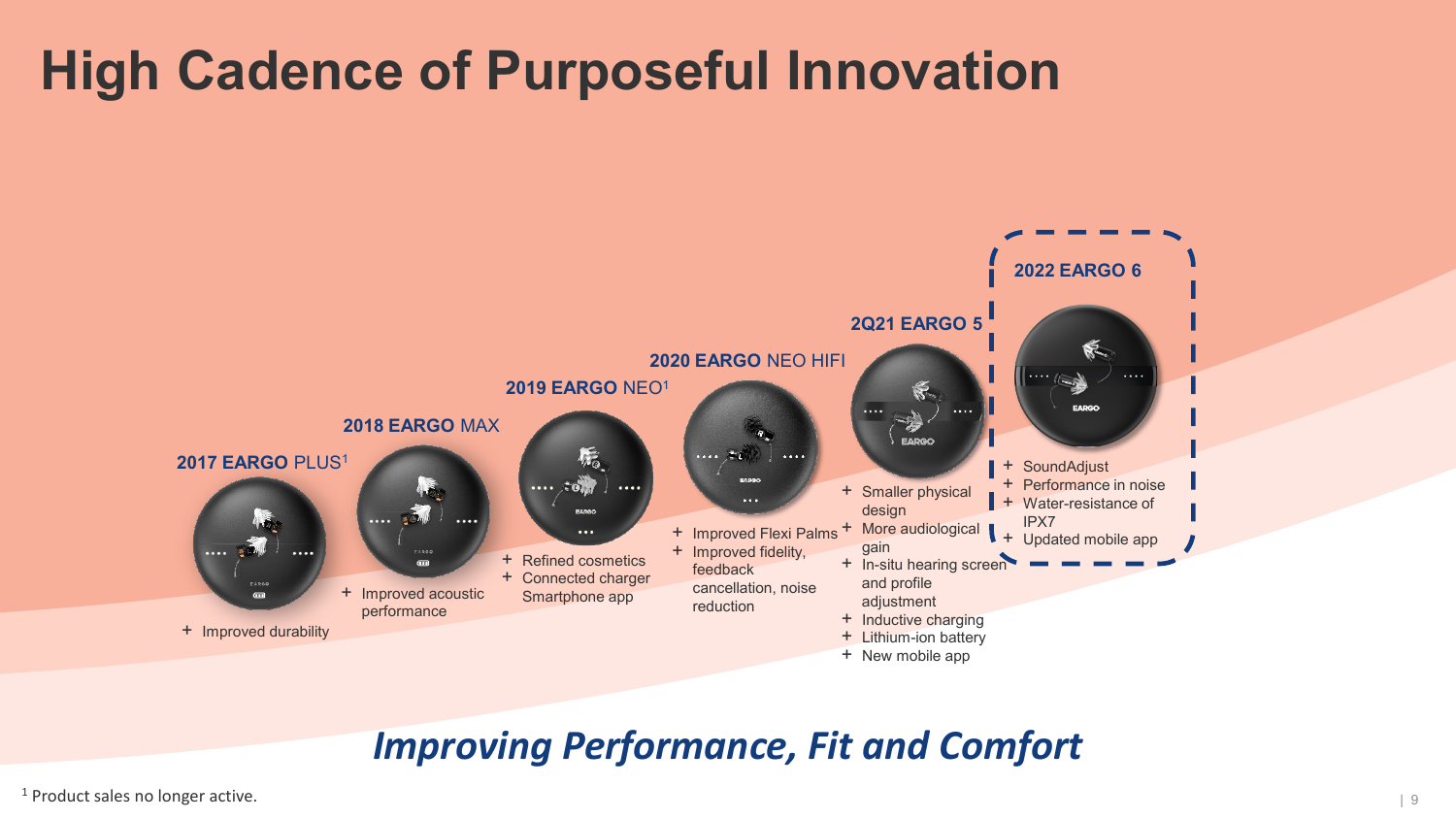### **Telecare Model Transforms Consumer Journey**

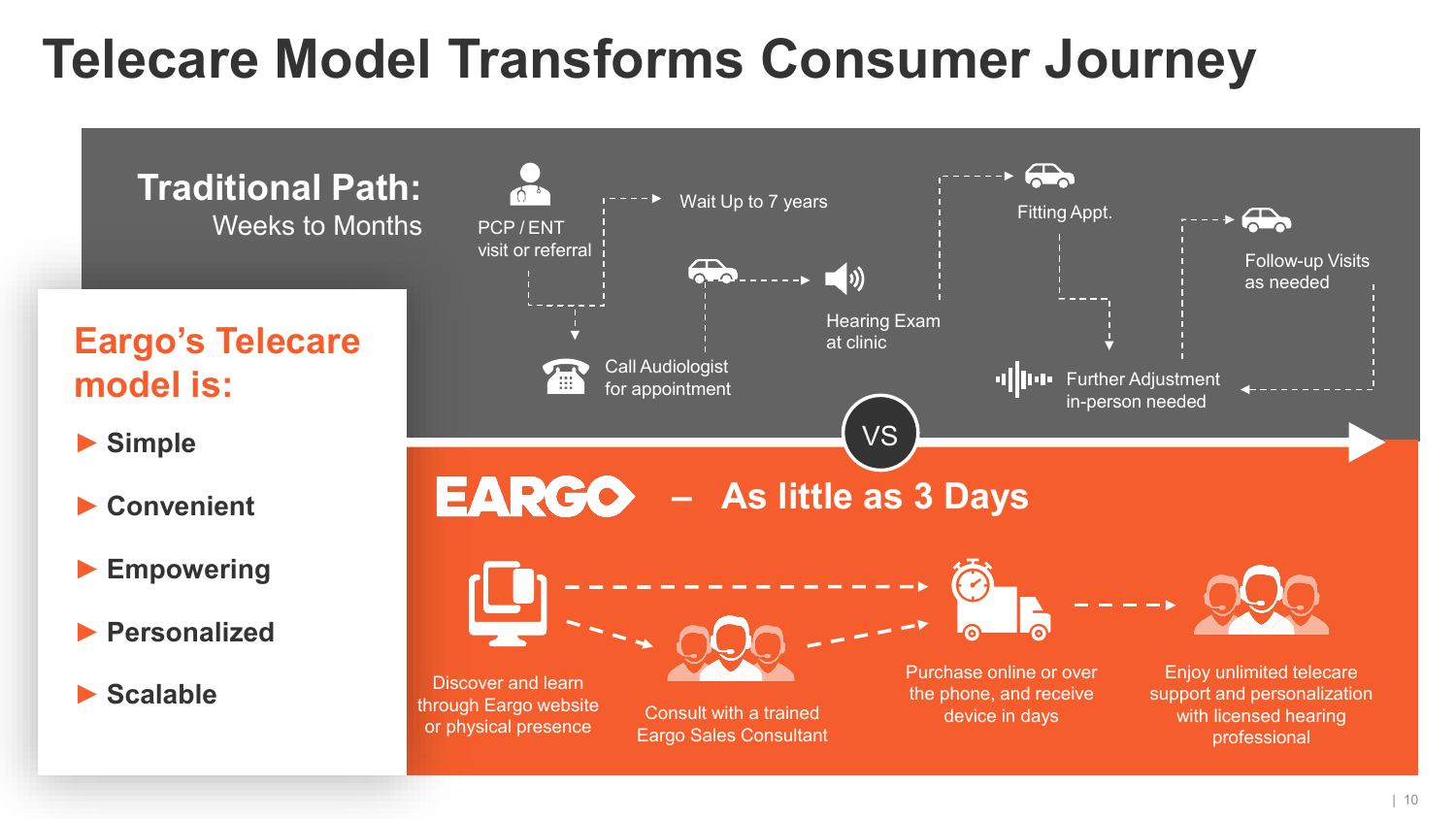### **Committed to Comprehensive Hearing Care**

### **Telecare Capabilities**

- $\checkmark$  Licensed Hearing Professionals with degrees in Audiology, speech and language pathology
- $\checkmark$  Telecare available both before and after receipt of hearing aids
- $\checkmark$  Hearing screening / results analysis
- Guidance on use, charging and cleaning
- **✓ Over 80% of customers access Telecare** services within the first month of ownership



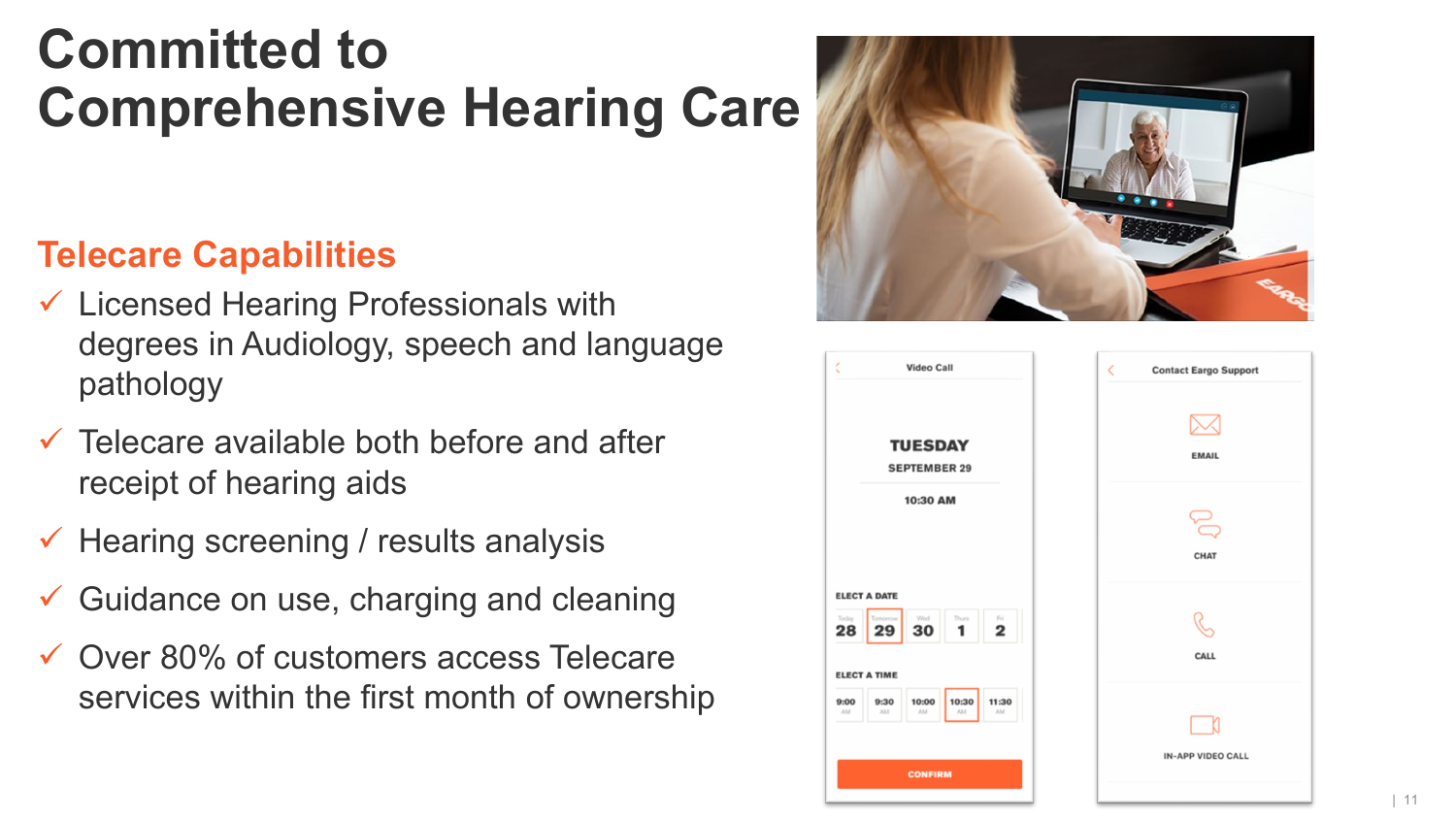# **Sophisticated, Multi-Channel Customer Acquisition**

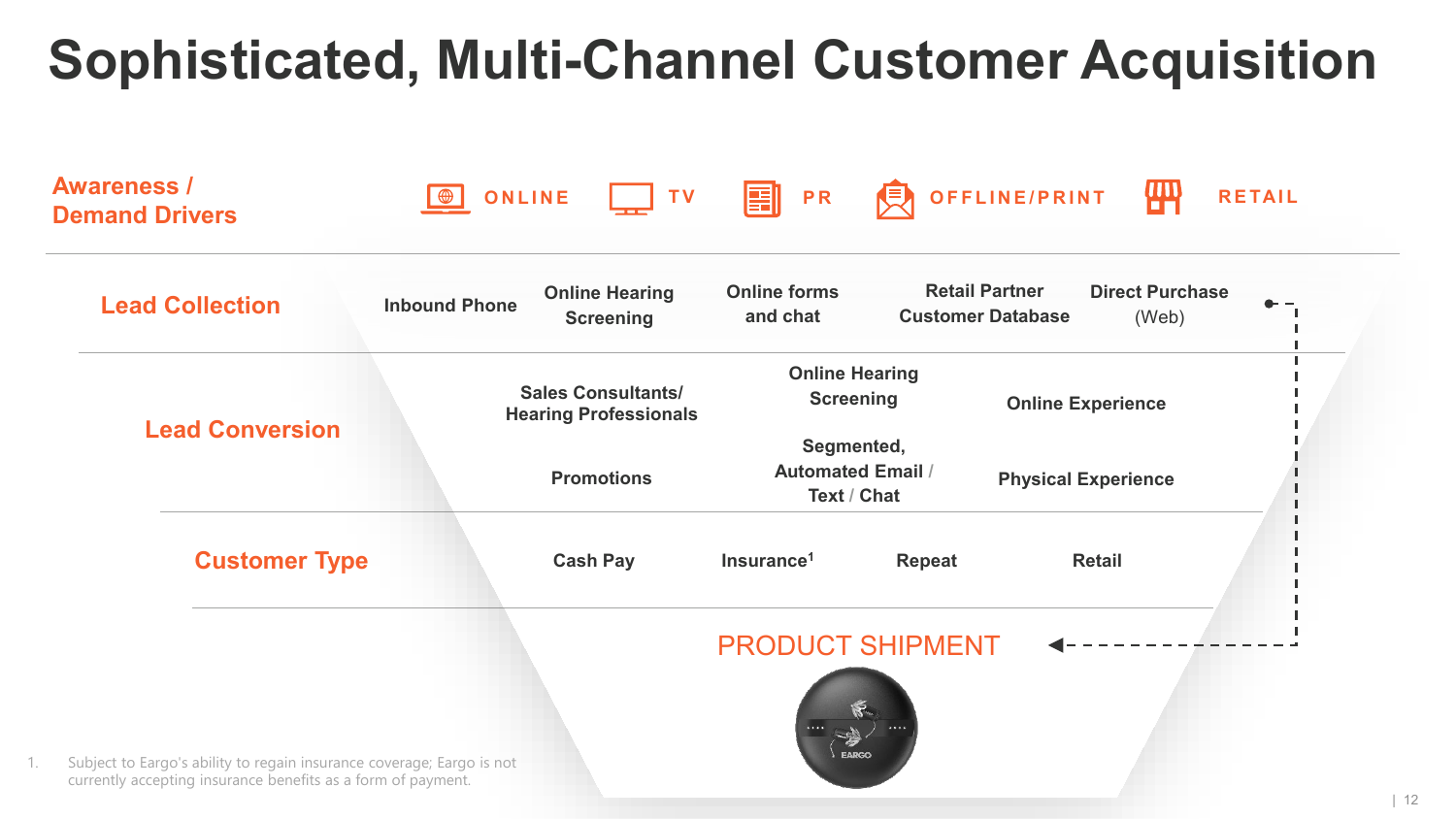## **Marketing The Eargo Difference**

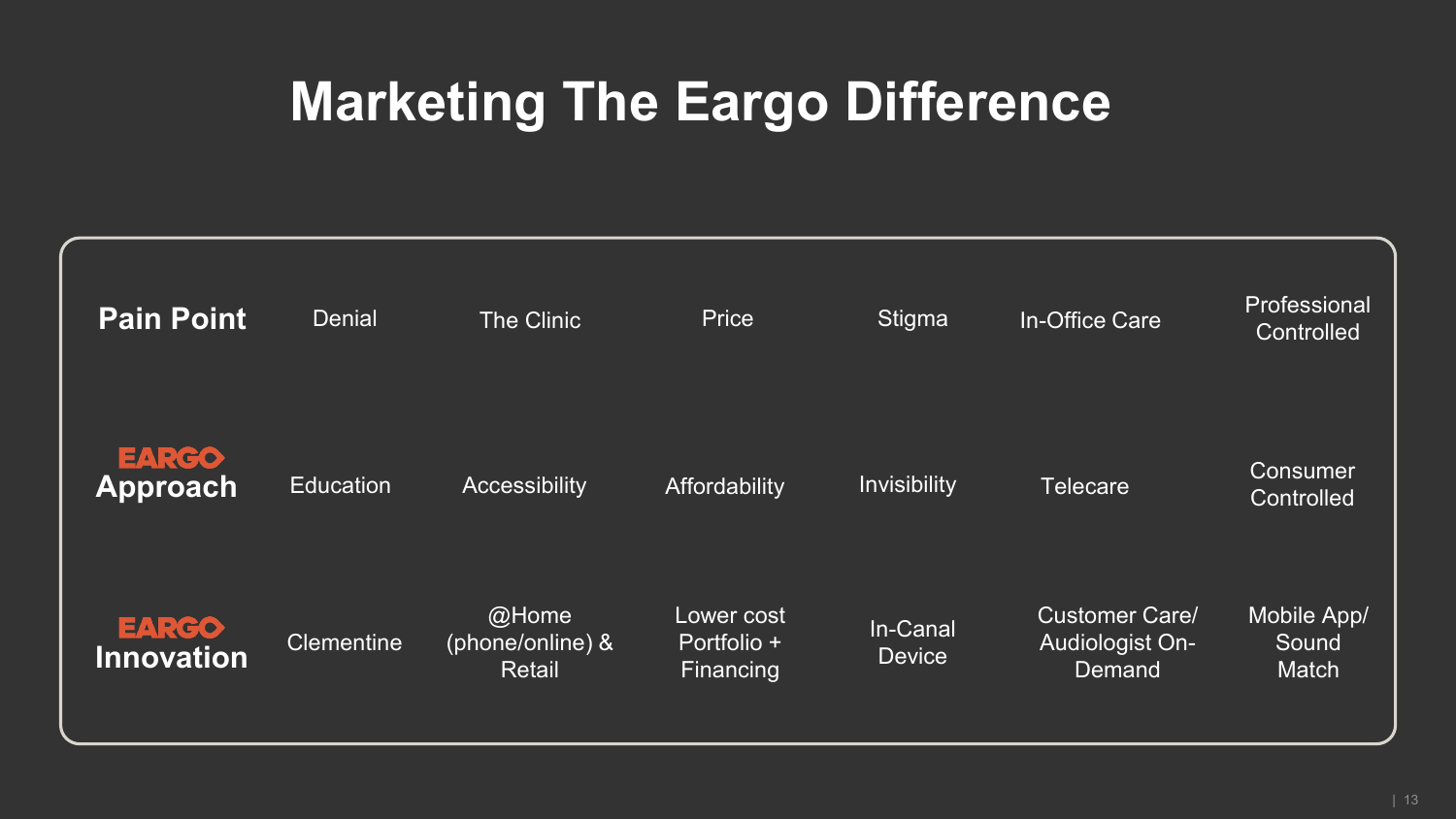### **Increased Aided Brand Awareness**



Source: Eargo Brand Health Reports prepared by Northstar Research Partners.

Note: Reflects the percentage of respondents who indicated that they have previously heard of the above respective brands (Survey question: "Which of the following brands / companies have you heard of?")

1. Lively was not included in the survey until Wave 2.<br>2. Hear.com was not included in the survey until Wave 5.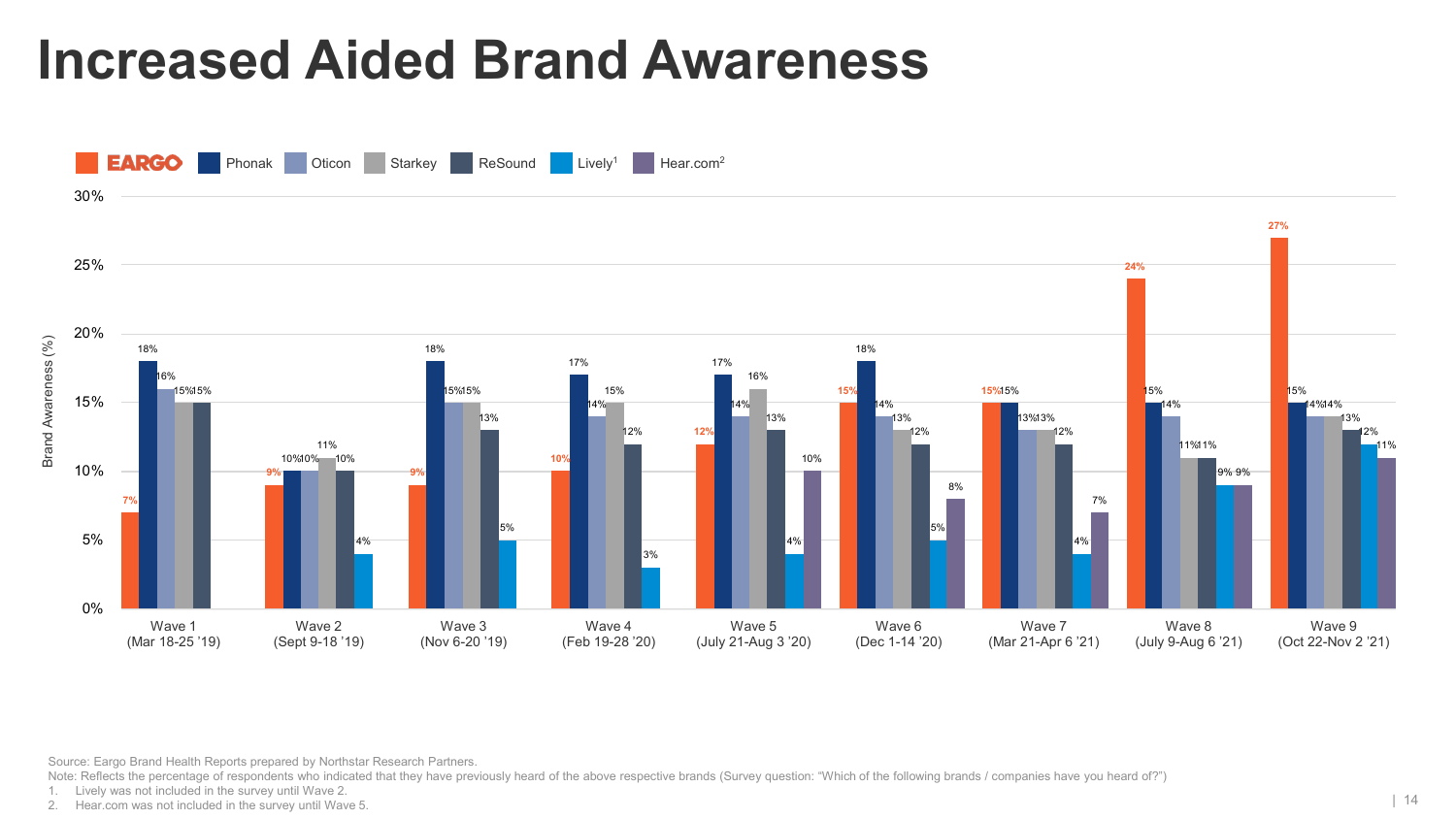# **Where Is Eargo Today?**

in the future

| <b>Product</b><br><b>Update</b> | • Strong culture of innovation<br>Launch of the EARGO 5 in July '21 and EARGO 6 Launch in January '22<br>$\bullet$                                                                                                                                                                                                                                                                                                                                                |
|---------------------------------|-------------------------------------------------------------------------------------------------------------------------------------------------------------------------------------------------------------------------------------------------------------------------------------------------------------------------------------------------------------------------------------------------------------------------------------------------------------------|
| <b>DOJ</b><br><b>Settlement</b> | Reached civil settlement with DOJ, including payment of \$34.4M to resolve<br>$\bullet$ .<br>investigation into insurance reimbursement claims submitted under FEHB program<br>OPM has agreed not to take administrative action seeking the exclusion of Eargo<br>$\bullet$<br>from FEHB; in recent meeting, OPM indicated that Eargo will need to work with the<br>individual FEHB carriers to align on go-forward processes to demonstrate medical<br>necessity |
| <b>Channel</b><br><b>Update</b> | Cash-pay channel demonstrating strong conversion rates and reduced CAC despite<br>$\bullet$ .<br>headwinds<br>Planning to engage in discussions with carriers to discuss go-forward processes to<br>$\bullet$<br>demonstrate medical necessity<br>Conducting retail pilots and refining our strategy for an expanded retail presence<br>$\bullet$                                                                                                                 |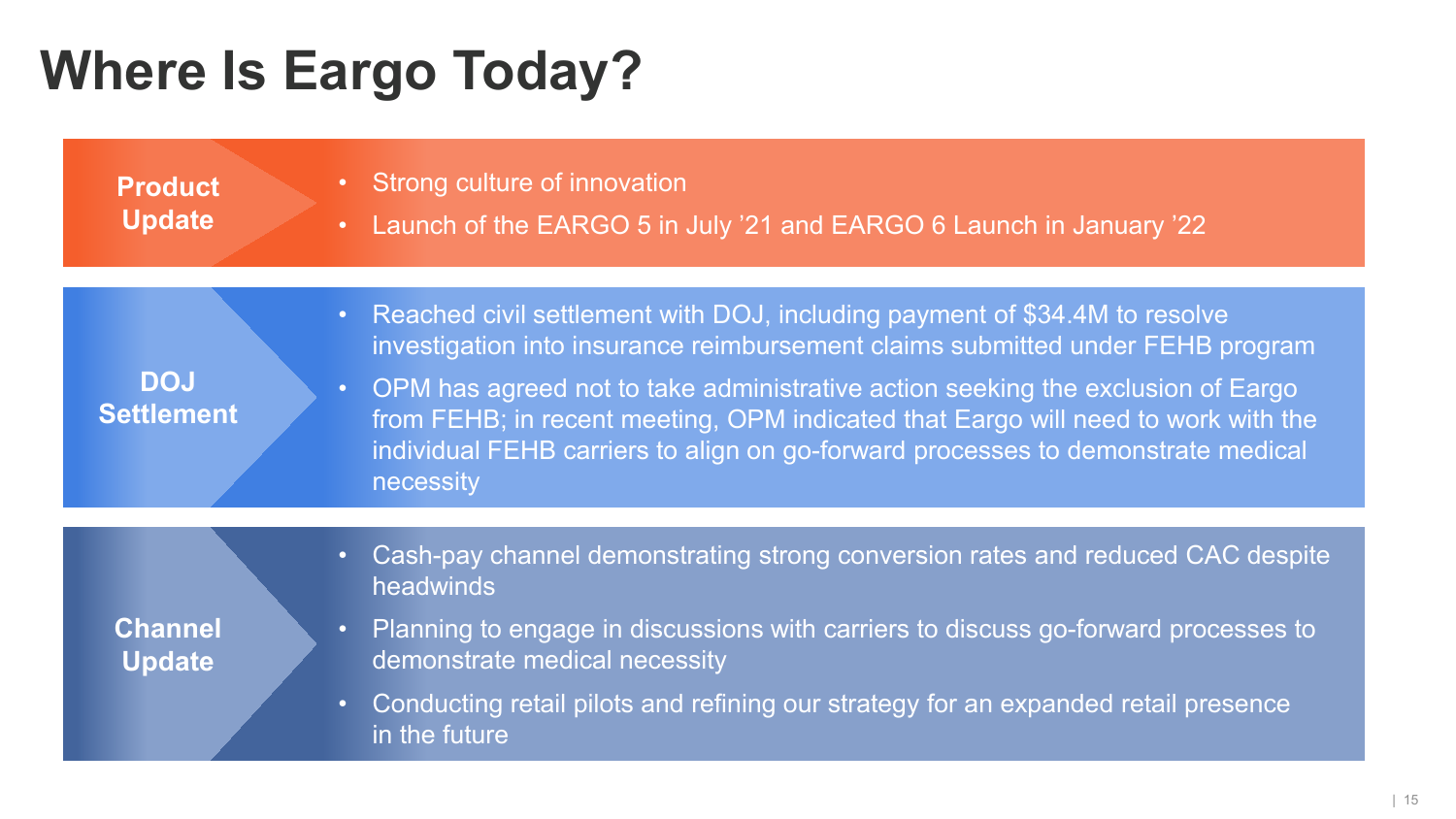## **Eargo Multi-Channel Market Opportunity**

| <b>Channel</b>                         | <b>Utilization in U.S.</b>                                               | <b>Eargo Status</b>                                                                                                                                                                                                                                                                                                                                                                                                        |
|----------------------------------------|--------------------------------------------------------------------------|----------------------------------------------------------------------------------------------------------------------------------------------------------------------------------------------------------------------------------------------------------------------------------------------------------------------------------------------------------------------------------------------------------------------------|
| <b>Cash-Pay &amp;</b><br><b>Repeat</b> | Majority of market                                                       | $\triangleright$ 25K FY21 shipments<br>CAGR shipments of 45% <sup>1</sup><br>Post-DOJ settlement, adjusted media spend to dedicate efforts in cash-pay channel<br>Cash-pay conversion rate averaged 10% in December 2021 to March 2022 (vs. 6% in<br>January to November 2021)<br>As a percentage of total volume, repeat shipments constituted approximately 11%,<br>14%, and 19-20% in 3Q21, 4Q21, and 1Q22 respectively |
| Insurance <sup>1</sup>                 | Prior to DOJ,<br>small but growing                                       | $\triangleright$ ~50% total shipments in 2021, prior to DOJ<br>44% of total FY21 shipments, due to Q4 DOJ impact<br>$\triangleright$ CAGR shipments of 324% <sup>2</sup><br>Working to engage with individual insurance carriers to align on go-forward processes<br>to demonstrate medical necessity                                                                                                                      |
| <b>Retail</b>                          | Untapped today but<br>potential for substantial<br>portion of the market | If FDA's proposed rule is finalized in current form, we believe the purchase of certain<br>hearing aids in physical locations without involvement of a licensed hearing professional<br>should be simplified<br>Focused on select retail pilots in preparation for OTC                                                                                                                                                     |

1. CAGR shipments from 2017 to 2021.

2. CAGR shipments from 2019 to 2021. No insurance sales in 2017 and 2018.

3. Subject to Eargo's ability to regain insurance coverage; Eargo is not currently accepting insurance benefits as a form of payment.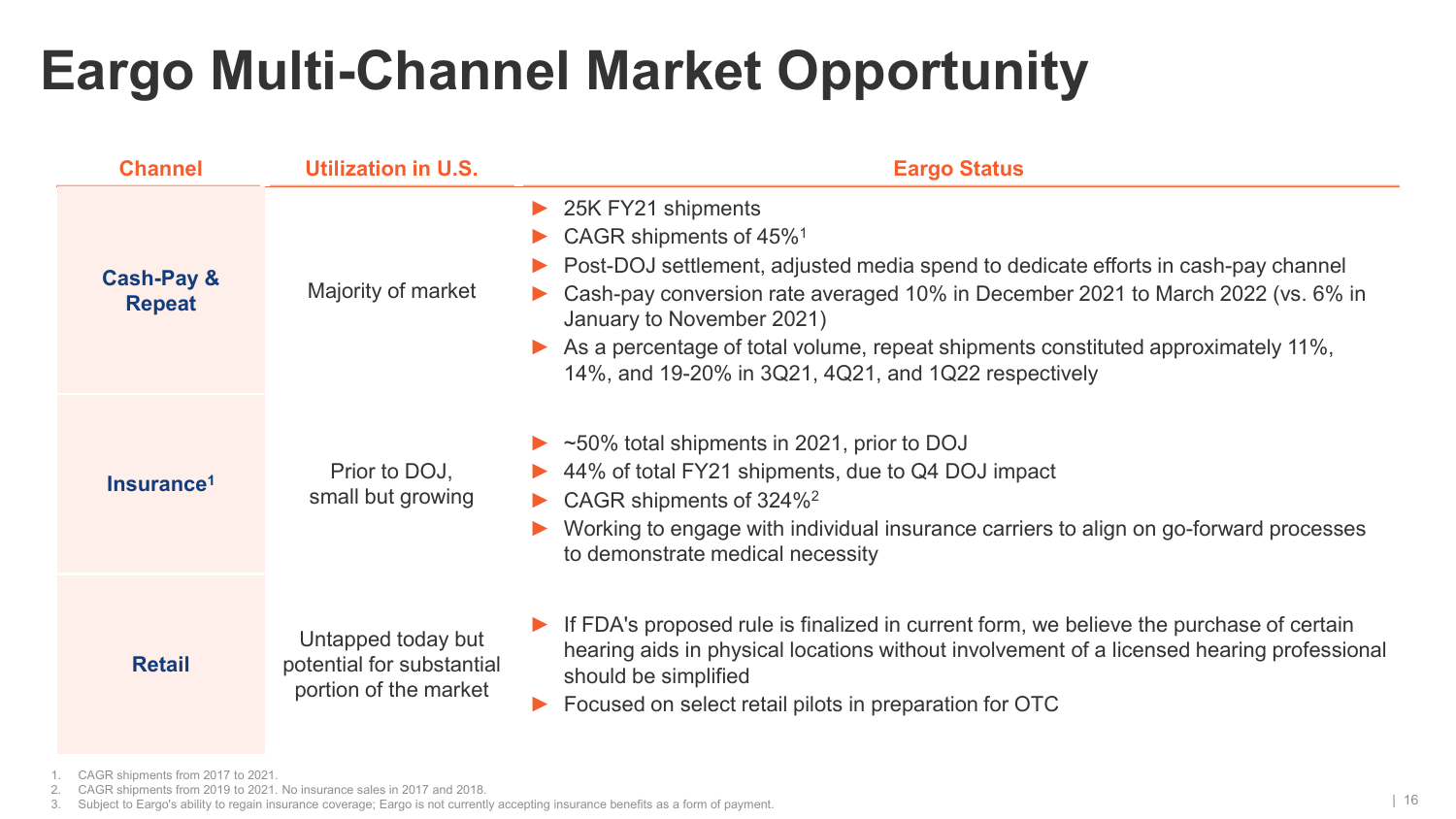# **Eargo Multi-Channel Market Opportunity**

#### **Cash-Pay**

- Customer pays for hearing aid out of pocket (includes third-party financing options)
- Most common way to get a hearing aid but no longer the only way

#### **Insurance**<sup>1</sup>

- Customer reimbursed for some or all of hearing aid cost
- We estimate that more than 12M adults over 50 in the U.S. have both hearing loss and access to hearing aid benefits under FEHB and Medicare Advantage2

#### **Repeat (Cash-Pay)**

- Substantial portion of traditional hearing aid purchases are repeat customers
- Eargo installed base of  $>16,000$  units  $>2$  years old<sup>3</sup>

#### **Retail**

- ► If FDA's proposed rule is finalized in current form, we believe the purchase of certain hearing aids in physical locations without involvement of a licensed hearing professional should be simplified
- ► Potential sale of hearing aids through future partnered or Eargo owned retail locations
- Eargo is not currently accepting insurance benefits as a form of payment and is working to pursue insurance reimbursement and coverage in the future.
- 2. Our estimates are based on available information and using the methodology set out in Prevalence of Hearing Loss by Severity in the United States, Adele M. Goman, PhD, and Frank R. Lin, MD, PhD, 2016. See also CMS; U.S. Office of Personnel Management; Kaiser Family Foundation; and US Census
- 3. As of December 31, 2021.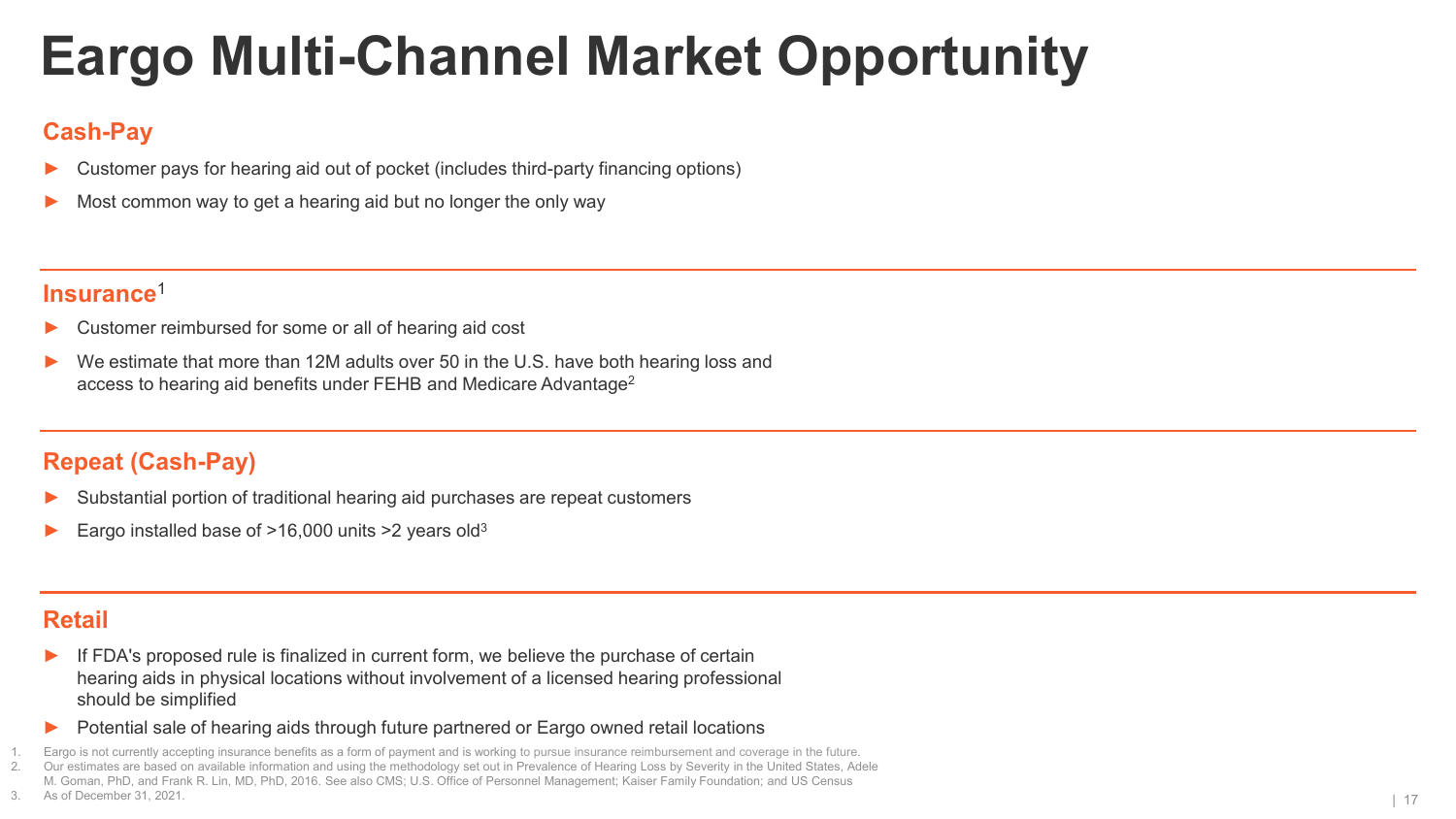### **Hearing Aid Insurance Landscape**

*We estimate that more than 12M adults over 50 in the U.S. have both hearing loss and access to hearing aid benefits under FEHB and Medicare Advantage1,2*

#### Federal Employee Health Benefits (FEHB)

More than 1.2 million members have hearing loss and a hearing aid benefit<sup>3</sup> through enrollment in >200 plans

#### Third-Party Administrators (TPAs)

- ► Typically exclusive contracts that do not allow out of network benefits
- Most Medicare Advantage and some commercial plans use TPAs for hearing benefits

#### Direct Health Plans

- Offer funded hearing benefits directly to members
- Small but growing category

### **Strategy**

- ► Working to engage with insurance carriers on potential path to regaining coverage of Eargo under FEHB program
- Educate payors on OTC and benefits of Eargo product / consumer journey
- Better understand how payors are viewing potential coverage of OTC hearing aids
- ► Rebuild internal reimbursement / payor access team and specialized sales force

3. OPM annual report and plan listing, 2021.

<sup>1.</sup> Our estimates are based on available information and using the methodology set out in Prevalence of Hearing Loss by Severity in the United States, Adele M. Goman, PhD, and Frank R. Lin, MD, PhD, 2016. See also CMS; U.S. Office of Personnel Management; Kaiser Family Foundation; and US Census.

<sup>2.</sup> Eargo is not currently accepting insurance benefits as a form of payment and is working to pursue insurance reimbursement and coverage in the future.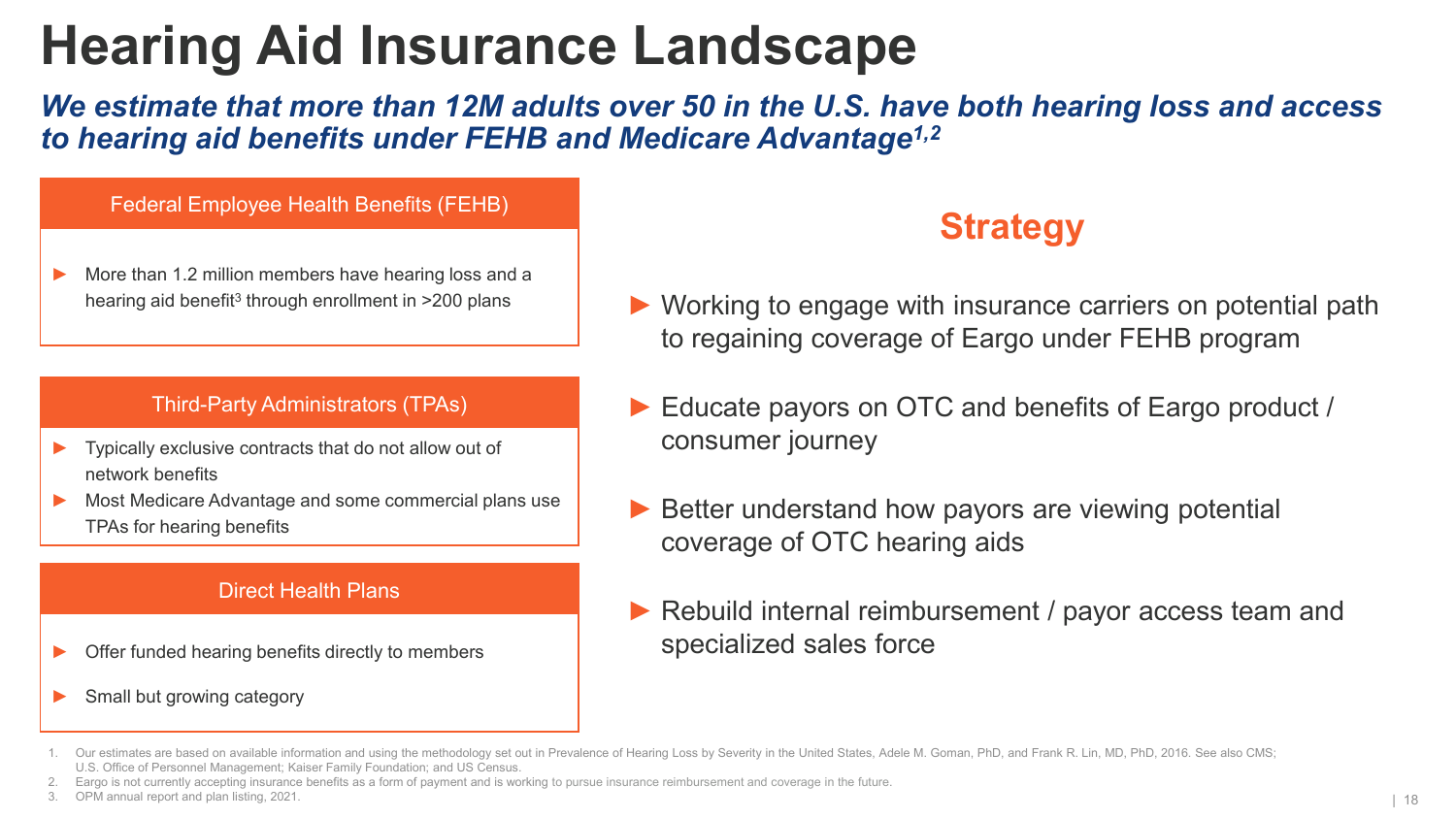### **OTC Hearing Aids: Proposed Rule**

| <b>Current State</b>                                                                                                                                                                   | <b>Future State (If implemented as written)</b>                                                                                                                                           |
|----------------------------------------------------------------------------------------------------------------------------------------------------------------------------------------|-------------------------------------------------------------------------------------------------------------------------------------------------------------------------------------------|
| Hearing aids can be purchased in a physical location from licensed<br>hearing professionals or can be purchased direct-to-consumer online                                              | Hearing aids will be available OTC in-person, online, through the mail or by prescription<br>only through a licensed hearing professional.                                                |
|                                                                                                                                                                                        | OTC hearing aids will not require the involvement of a licensed hearing professional.                                                                                                     |
|                                                                                                                                                                                        | Any air conduction hearing aid that does not meet the OTC requirements becomes a<br>prescription device.                                                                                  |
| Two regulatory classifications for air conduction HAs: Class I (874.3300)                                                                                                              | All air-conduction hearing aids under a single regulatory classification (874.3305).                                                                                                      |
| & Wireless Class II (874.3305) – exempt from premarket notification.                                                                                                                   | <b>Exempt from premarket notification</b>                                                                                                                                                 |
| A new classification was recently created describing self-fitting air<br>conduction hearing aids as Class II devices with special controls<br>$(874.3325)$ – require 510(k) clearance. | - Legacy hearing aid Class I for devices that are not wireless or self-fitting<br>- Wireless hearing aid Class II with special controls for wireless devices that are not<br>self-fitting |
|                                                                                                                                                                                        | • Not exempt from premarket notification                                                                                                                                                  |
|                                                                                                                                                                                        | - Self-fitting hearing aid Class II with special controls                                                                                                                                 |
| Federal preemption applies to state laws related to the safety and<br>effectiveness of medical devices that are different from or in addition to<br>federal requirements.              | The FDA intends to create a new preemption provision that prohibits state and local<br>governments from restricting or interfering with OTC hearing aids.                                 |
|                                                                                                                                                                                        | Prescription devices would be subject to state and local requirements for obtaining<br>written or oral authorization from a practitioner.                                                 |
| PSAPs are not intended to compensate for impaired hearing and are not<br>regulated by the FDA as medical devices.                                                                      | Unchanged <sup>1</sup>                                                                                                                                                                    |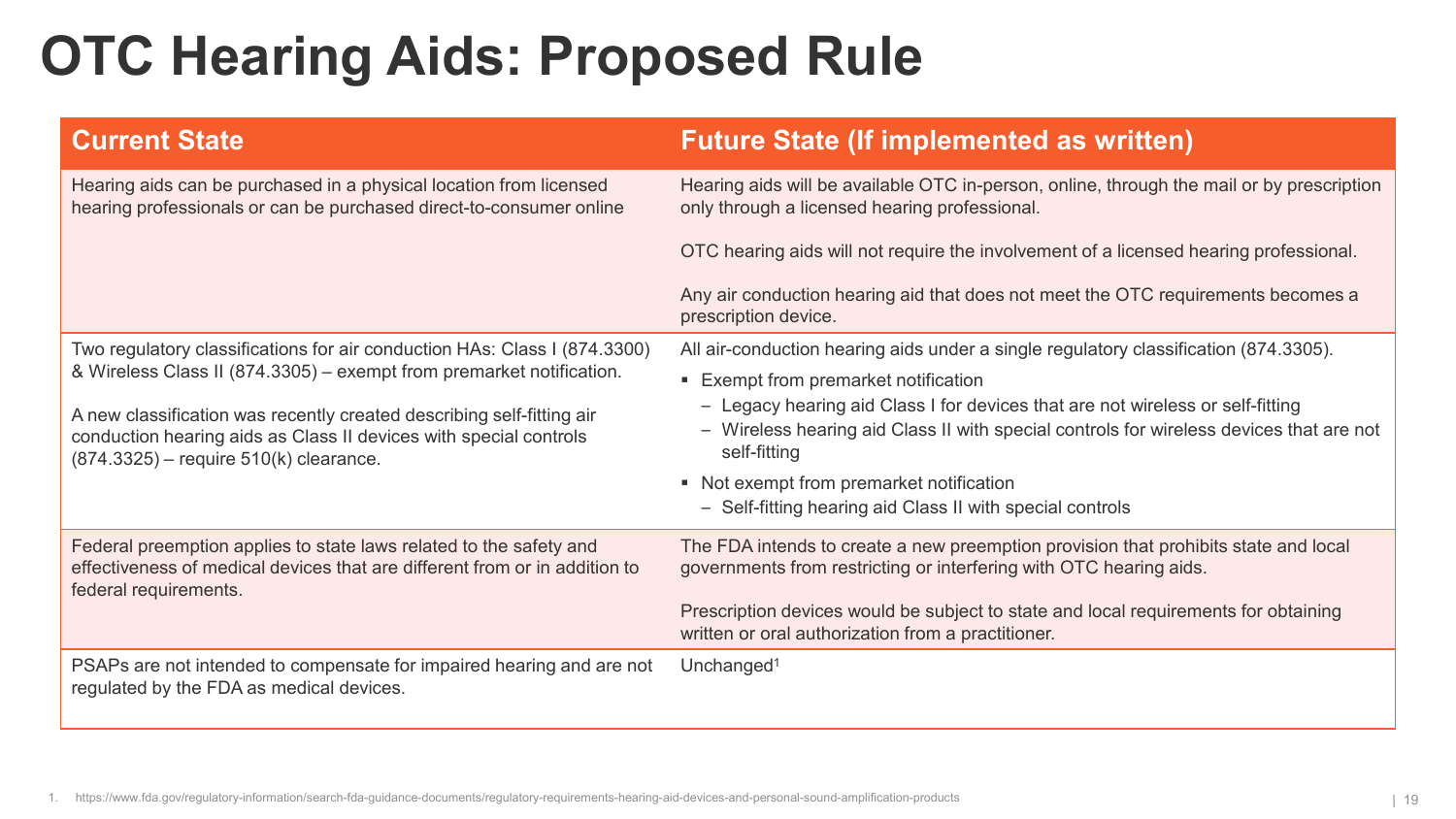### **Retail Channel Strategy**



#### Self-Administered Hearing Screening\*

\* The Hearing Screening is a tool designed to give general information about a person's hearing. The Hearing Screening cannot diagnose hearing loss or any other disease or condition. It does not replace an audiological examination by a licensed hearing professional such as a physician or audiologist.

- ▶ Under existing regulations, currently conducting select retail pilots to refine strategy for expanded retail presence
- ▶ Leverage physical retail to facilitate the Eargo experience, accessing more consumers and augmenting digital efforts
- ► Self-administered hearing screener (acquired in 2Q21) expected to be key element to retail presence
- ► Continue to pursue additional opportunities for in-person customer engagement